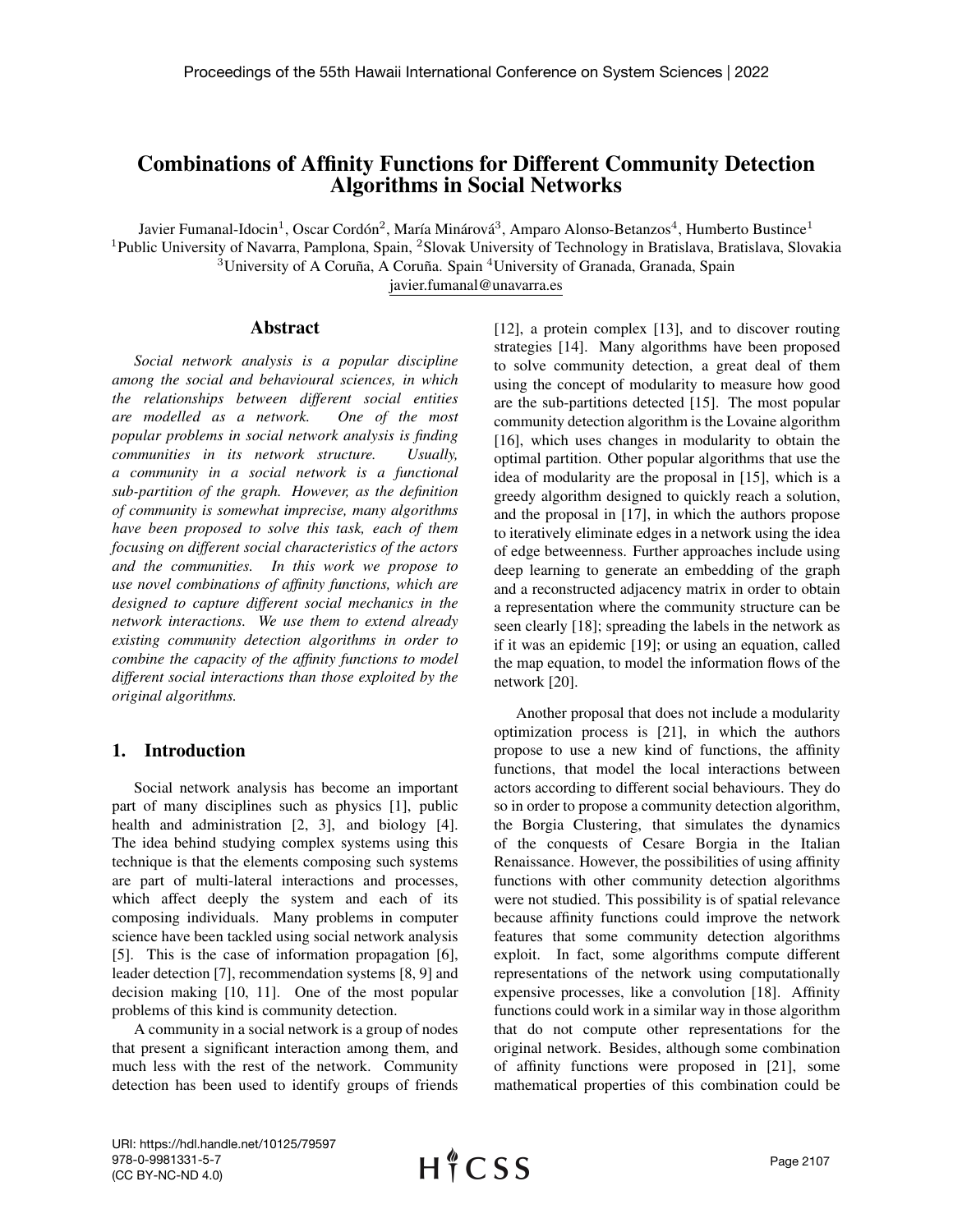relaxed in order to explore further results.

Taking these considerations into account, in this work we aim to:

- 1. Extend the convex combination of affinity functions to a more general expression.
- 2. Explore the possibilities of using affinity functions with community detection algorithms other than the Borgia Clustering.

In order to achieve our aims, we use different combinations of affinity functions without restricting them to be convex combinations, and then we study these combinations with three of the most popular modularity-based community detection algorithms: the Lovaine algorithm [16], the Greedy modularity algorithm [15] and Girvan-Newman algorithm the [17], and compare the results with the Borgia Clustering algorithm.

The rest of the work follows this structure: in Section 2 we describe the affinity functions used and how we combine them, and we also discuss the community detection algorithms used in our experimentation. In Section 3 we discuss the datasets used in our experimentation and the results obtained. Finally, in Section 4 we draw our conclusions for this work and the future lines for our research.

### 2. Methods

In this section we recall the notion of affinity function, the functions studied and the algorithms tested to perform community detection.

#### 2.1. Affinity functions

Affinity functions were proposed in [21] to measure the strength of the relationship between a pair of actors in a social network by capturing the nature of their local interactions. They are defined as functions that take as input two different actors,  $x$  and  $y$ , and return a number in the  $[0, 1]$  interval:

$$
F_C : (x, y) \to [0, 1]
$$

where  $C$  is the adjacency matrix whose each entry  $C(x, y)$  quantifies the relationship for the pair of actors  $x, y$  in a weighted network. The affinity value will be higher or lower depending on which aspect of the relationship we are taking into account, like the number of friends in common or the relative strength of the interaction between  $x$  and  $y$ . Some affinity functions are:

• *Best friend affinity*: it measures the importance of a relationship with an actor  $y$  for the actor  $x$ , in relation to all the other relationships of  $x$ :

$$
F_C^{BF}(x,y) = \frac{C(x,y)}{\sum_{a \in V} C(x,a)} \tag{1}
$$

• *Best common friend affinity*: it measures the importance of the relationship taking into account how important are the common connections between the connected nodes to  $x$  and  $y$ , in relation to all other relationships of  $x$  in the network:

$$
F_C^{BCF}(x,y) = \frac{\max_{a \in V} {\min\{C(x,a), C(y,a)\}\}}{\sum_{a \in V} C(x,a)}
$$
(2)

• *Machiavelli affinity*: it computes how affine two actors  $x$  and  $y$  are based on how similar is the social structure that surrounds them:

$$
F_C^{Mach}(x, y) = 1 - \frac{|I_x - I_y|}{\max\{I_x, I_y\}},
$$
 (3)

where  $I_a = \sum_{z \in Z} D(z)$ , where Z is the set of actors where  $C(a, z) > 0, \forall z \in Z$ , and  $D(z)$  is the centrality degree of  $z$ .

Regarding the interpretation of the affinity value obtained, a 0 value means that no affinity has been found at all while an 1 value means that there is a perfect match according to the analyzed factors Since affinities are not necessarily symmetrical, the strength of this interaction depends on who the sender and receiver are, as it happens in human interactions. We denote a network resulting from calculating all its edges with an affinity function an "affinity network".

There are two different kinds of affinity functions: personal and structural affinities. Personal affinities are computed using the edges of the  $x, y$  actors, while the structural affinities use different centrality measures of these actors. Two examples of personal affinity functions are the best friend and best common friend affinities. The Machiavelli affinity is an example of a structural affinity.

Depending on the affinity function computed, the resulting affinity network will have different structural properties. For example, for the case of the ratio of connections in the network with the respect to all the potential ones (commonly called density): the Machiavelli affinity will result in a network with density equal to 1; the best friend affinity will preserve the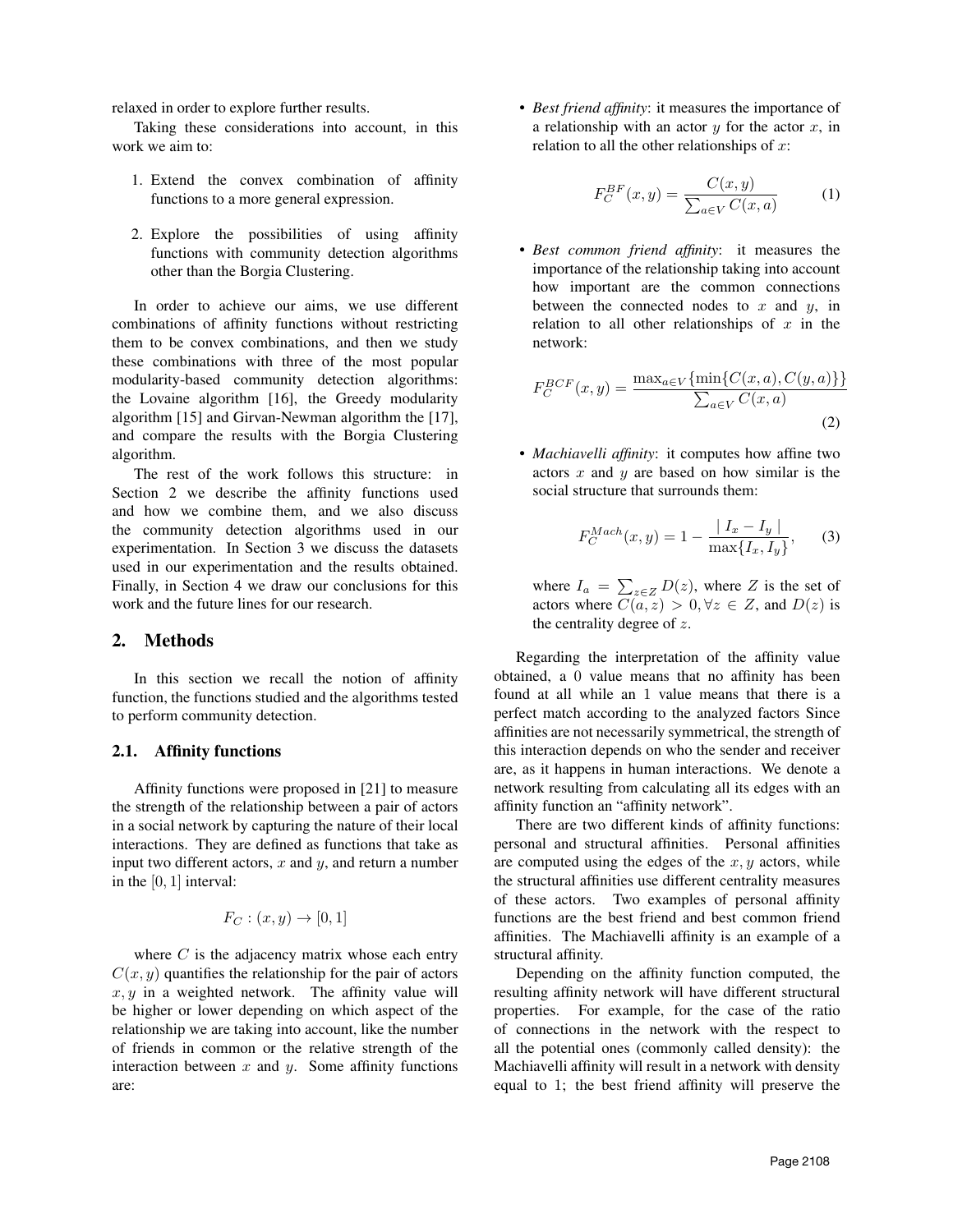same density as in the adjacency network; and the best common friend affinity tends to increase the density with respect to the adjacency network.

More affinity functions and further details about them can be found in [21].

#### 2.2. Combinations of affinity functions

The convex combination of two affinity functions is also an affinity function. This proof is straightforward: the result of an affinity function is a number in the  $[0, 1]$ interval. The convex combination of two numbers in the [0, 1] interval is another number in the same interval. So the operation that computes the convex combination of two affinity functions is also a valid affinity function.

However, some combinations of affinity functions that are not convex are also affinity functions. As long as we guarantee that the output is inside the  $[0, 1]$  interval, the resulting value is a valid affinity function. We are interested in these expressions because some affinity functions tend to have a higher average value than others. Combining affinity functions can be problematic because the values of one of the functions can be irrelevant compared to the other in most cases. One possible solution to this problem is to extremely skew the value of the  $\alpha$  to favour the irrelevant affinity. However, this solution presents two problems:

- This solution results not only in decreasing one affinity, it also increases the other, which is not an indented behaviour. Also, finding the proper equilibrium between the mixing parameters can require an expensive fine-tuning.
- The interpretability of this solution is counter-intuitive. If one of the mixing parameters is much higher than the other, we can interpret that one affinity function is much important than the other in our analysis. However, this would not be the case, as we did not increase on purpose that parameter, we only tried to decrease the average value of the other affinity function.

Using a non-convex combination, might solve both of these problems. By simply reducing one mixing parameter without affecting the other, we are able to scale both affinity functions to an appropriate average value without performing an expensive fine-tuning or affecting the interpretability of the combination.

To do so, we start by substituting the expression of a convex combination of two affinity functions:

$$
F_C^{CC} = \alpha F_C^{BF}(x, y) + (1 - \alpha) F_C^{BCF}(x, y)
$$
 (4)

with  $\alpha \in [0, 1]$ , for the linear combination:

$$
F_C^{LC} = \alpha F_C^{BF}(x, y) + \beta F_C^{BCF}(x, y)
$$
 (5)

with  $\alpha, \beta \in [0, 1]$ .

However Eq. (4) might not be always an affinity function, so we establish the constraint that:

$$
\alpha + \beta < = 1 \tag{6}
$$

Of course, if  $\alpha + \beta = 0$ , then we obtain a matrix of zeros as result. Although that result it is technically a valid affinity function, we also add another constraint:

$$
\alpha + \beta > 0 \tag{7}
$$

In this way, if  $\alpha + \beta = 1$  we recover a convex combination, and if not, we are obtaining a value lesser than the one obtained using a convex combination, so it will never be above 1. We denote the expression Eq.  $(5)$ , as long as it holds Eq. (6) and Eq. (7), a less than-convex combination.

It is straightforward that the less than-convex combination of two affinity functions is another valid affinity function, because it will always be lower than the convex combination of affinity functions (which is a valid affinity function), and always bigger than 0.

#### 2.3. Community detection algorithms

For our experimentation we have studied three very popular community detection algorithms based on different modularity optimization processes:

- *Lovaine community detection algorithm* [16]: this method optimizes the modularity of the community structure found as the algorithm progresses. The algorithm is divided in two phases: (1) First, small communities are found by optimizing modularity locally on each node. We do so by computing the changes in modularity when each node  $i$  is joined in the same community as each of their neighbours, and choosing the biggest positive change in modularity for each node. We do so for each node until no positive change in modularity is possible. (2) Then, each of these communities is grouped into one node and the process repeats iteratively.
- *Girvan-Newman community detection algorithm* [17]: this algorithm progressively removes edges from the original network based on the idea of how likely an edge is to be a bridge between communities, which is called "edge betweenness". The algorithm repeats iteratively this process until there are no more edges: (1) We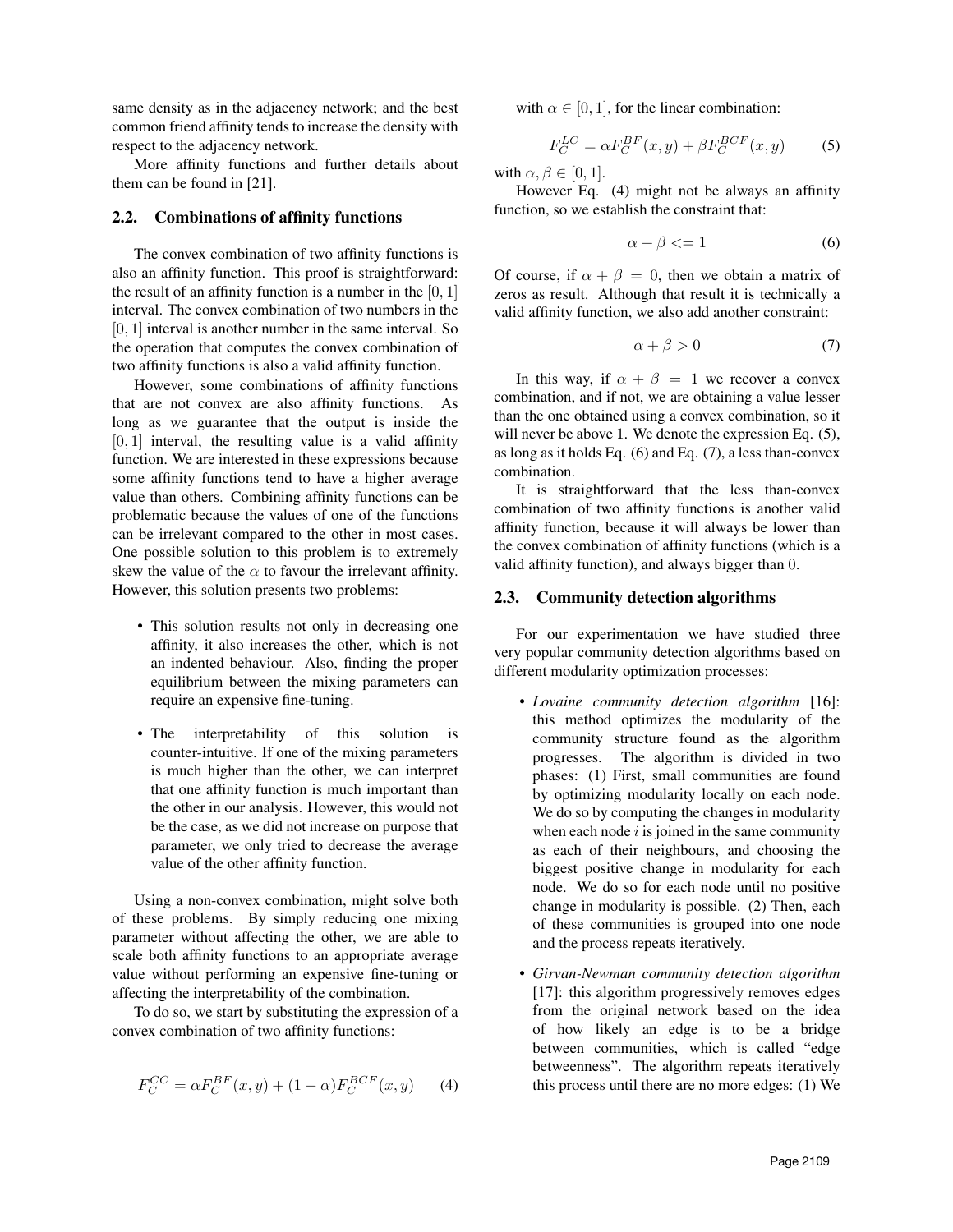compute all the edge betweenness. (2) We remove the one with the highest value. Finally, we obtain a dendrogram where the leaves are the individual nodes.

• *Greedy modularity community detection algorithm* [15]: is a greedy algorithm designed to reach a solution in few steps. It works by optimizing the modularity value of each partition in the graph. Each node starts as the sole member of its community. Then, we select the edge from the original graph that has the highest positive modularity change. We do so iteratively, until only all the nodes are connected. Then, we choose the partition with better modularity as the final result.

We chose these algorithms as they are very popular, and the concept of modularity is one of the most popular ones in community detection in social network analysis. The procedure to use them with affinity functions is the same for the three algorithms: we compute the affinity function or the combination of affinity functions on the original adjacency matrix, and then, we compute the algorithm on the resulting affinity network.

For the sake of comparison, we have also compared the results obtained with these algorithms with those obtained by the Borgia Clustering [21]. The Borgia Clustering is a community detection algorithm that generalizes the gravitational clustering algorithm [22] using affinity functions, among other changes. This algorithm was explicitly designed to work with affinity functions, so we think that it is interesting to compare the results obtained using this algorithm with the rest of the community detection algorithms using affinity functions.

# 3. Experimental results

In this section we have compared the results performing community detection in three datasets:

- Zachary Karate Club [23]: is a social network of a university karate club that consists of 34 people and how they split into two communities.
- Dolphin [24]: a social network of bottlenose dolphins, where each link represents the frequency in which they played.
- Polbooks [25]: nodes represent books about US politics sold by Amazon. Edges represent frequent co-purchasing of books by the same buyers, as indicated by the "customers who bought this book also bought these other books" feature on Amazon.

#### 3.1. Performance metrics

Normalized Mutual Information (NMI) is a normalization of the Mutual Information score to scale the results between 0 (no mutual information) and 1 (perfect correlation). We have used the NMI to evaluate the results obtained in community detection against ground truth labels.

3.1.1. Normalized Mutual Information Given the conditional entropy of two populations:

$$
H(Y|X) = -\sum_{x} \sum_{y} p(x, y) \log p(y|x)
$$
 (8)

then, the mutual information of two random discrete variables can be defined as:

$$
I(X;Y) = H(X) - H(X|Y),\tag{9}
$$

which measures the mutual dependence between X and  $Y$ . So, the final expression for the NMI is:

$$
NMI(X,Y) = \frac{2I(X;Y)}{H(X) + H(Y)}\tag{10}
$$

3.1.2. Modularity Modularity is a metric of the structure of networks that measures the strength of partition into different communities [26]. Networks with high modularity have dense connections between the nodes within communities but scarce connections between nodes in different ones.

The expression of modularity, Q, is the following:

$$
Q = \sum_{i=1}^{c} (e_{ii} - a_i^2)
$$
 (11)

where c is the number of communities, where  $e_{u,v}$  is the fraction of edge with one end in a community,  $u$ , and another end in community  $v$ , and  $a$  is the fraction of edges with one end in the  $i$ -th community.

### 3.2. The effects of different affinity combinations in the networks

In this subsection we have tested the effects in each dataset using different affinity functions compared to the original adjacency matrix. We expect the best friend affinity not to alter the degree in each node, but other centrality measures may be affected. And for the best common friend affinity, we expect it to increase the degree in each node, which might reduce other centrality measures, specially the betweenness, because more edges will be present in the network.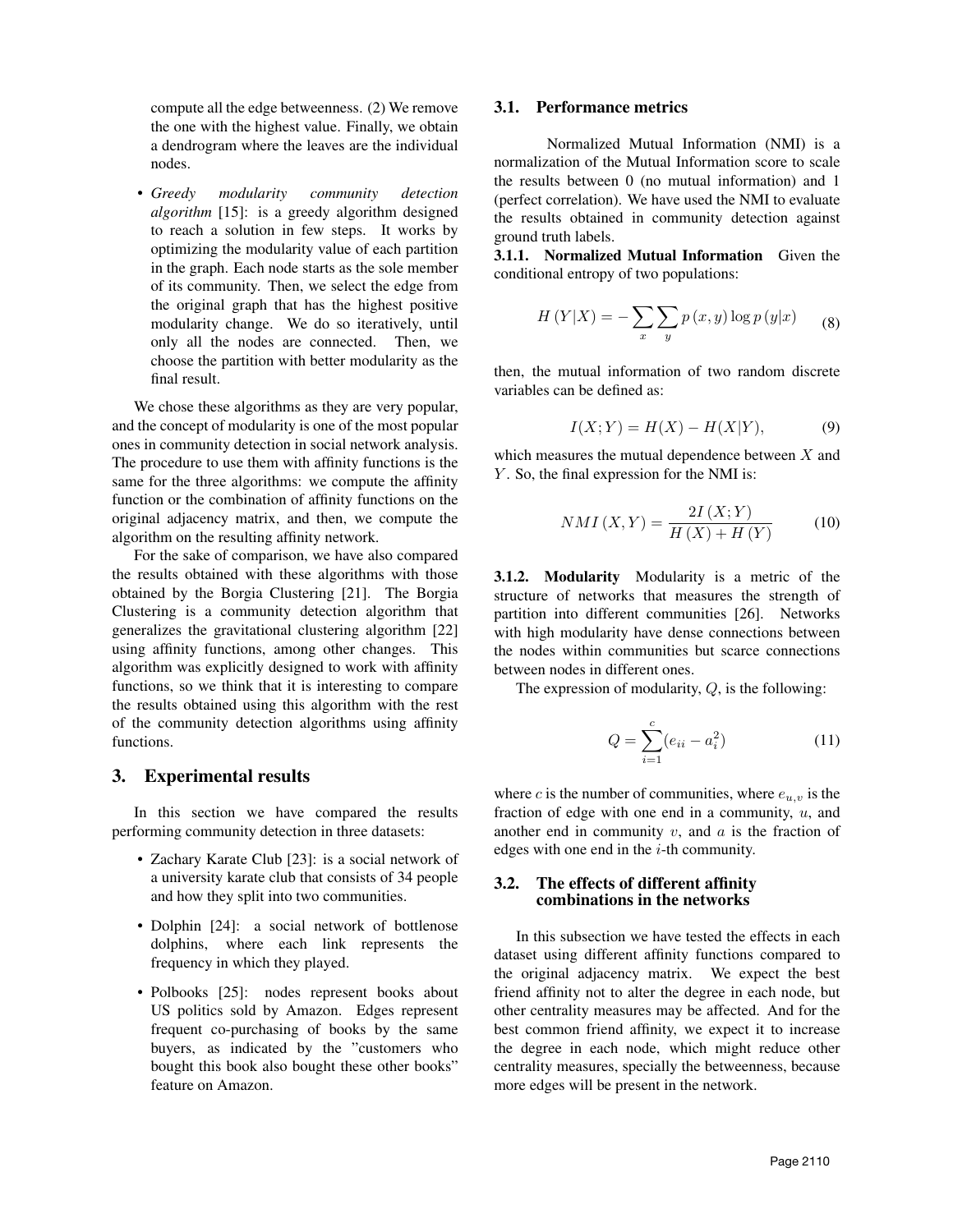An example of three different affinity functions applied to the Zachary karate network is shown in Figure 1. We can see that adding the best common friend affinity did increase the number of edges and the network, and the role that some actors present in the network varies significantly depending on the affinity function used. We expect the results in community detection to change considerably since the centrality measures of some actors change significantly. Specially relevant are the changes of actors "34" or "2". It is also noteworthy how some actors do not change their role in their network independently of the affinity used, like "17" or "8". In this particular case, we can see that even though there are clearly two communities in three affinity networks, the border between them varies significantly between them since some actors in between the communities seem to differ their position remarkably in the different affinity networks.



Figure 1. Visual representation of the Zachary Karate club Network using three different combinations of affinities, using the parameters indicated for each one. We can observe that two communities are clearly present in the three networks, although the frontier between both is more clearly present in (b) compared to (a) and (c).

## 3.3. Community detection experiments

In this subsection we have evaluated the results obtained using the combinations of affinity functions with community detection algorithms other than the Borgia Clustering, and then we have compared them with those obtained using this algorithm. We use the Modularity as internal index and the NMI as an external one to evaluate our results.

In Table 1 we have displayed the results obtained for each dataset and algorithm using the original adjacency matrix. We can see that the Greedy Modularity algorithm obtained the best average results in the NMI index and the Lovaine algorithm did so for the Modularity index.

We have studied how these indexes change when we apply the three algorithms using the affinity matrix resulting when using the combinations proposed in Eq. (5) instead of the original adjacency matrix. We have reported the modularity results in Figure 2 for the modularity index, and in Figure 3 for the NMI index.

A summary of the best results can be found in Table 2, alongside the results of the Borgia Clustering for the same trials. We found that in most cases the best friend affinity obtains the best results, specially in the case of the Greedy Modularity and the Girvan-Newman algorithms. However, in the case of the Louvain algorithm, non-convex combinations of affinity functions resulted best for the NMI index. Compared to the results obtained using the adjacency matrix, NMI index decreased dramatically for the Dolphin and Polbooks datasets, but modularity seemed to improve in most cases, specially for the Louvain algorithm.

All the studied algorithms seemed to obtain good modularity results, both in the case of the adjacency and the affinity matrices. In fact, these algorithms seemed to over perform the Borgia Clustering in terms of the modularity index, although the Borgia Clustering presented much higher NMI values than the rest of the algorithms, probably because the Borgia Clustering computed correctly the number of real communities for each dataset.

### 4. Results and Discussion

In this experimentation we studied the performance of different community detection algorithms using less than-convex combinations of affinity functions, in three different datasets. We found satisfactory results for the modularity metric in all datasets for all the algorithms tested, and for the two metrics studied in the Zachary karate network. Also, we found the best friend affinity to be the most effective affinity function to perform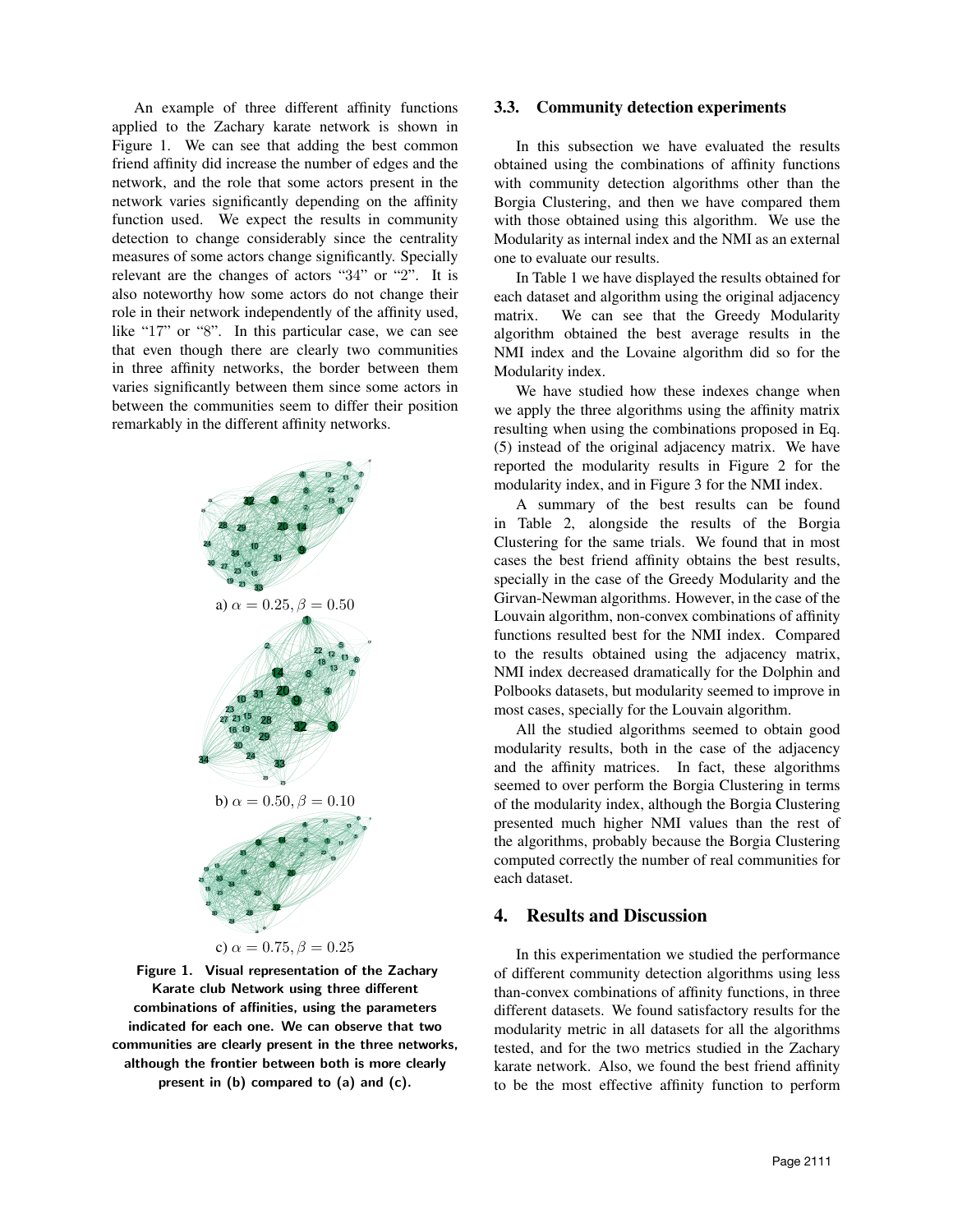

Figure 2. Modularity results for the community detection algorithms using affinity networks. Best friend affinity overperforms the combination with the best friend affinity in all cases. Results are generally better than those obtained with the adjacency matrix according to this metric.

community detection.

The Louvain algorithm seems to be the most successful classical algorithm when using affinity functions, according to the modularity index. The Girvan-Newman algorithm also obtained a moderate performance increase. On the contrary, the Greedy modularity algorithm performed better with the original adjacency networks compared to the affinity functions tested. None of the studied algorithms performed better than the Borgia Clustering in terms of real world labels, but they did in terms of modularity.

A possible explanation for the disparity between the modularity and NMI indexes performance could be due to the social interactions exploited by the affinity functions, which could be different from the dynamics registered by the ground truth labels. Besides, the behaviour of some of these algorithms can be affected dramatically by the affinity function chosen. For example, the best common friend affinity leads to an increase in the number of edges in the network. This will for sure affect the performance and execution time of the Girvan-Newman algorithm, that needs to recompute the edge betweenness in each iteration.

# 5. Conclusions

In this work we have proposed a new method to construct affinity functions using non-convex combinations of affinity functions. We have explained how these combinations work and how some centrality measures change based on the mixing factors of the combination. Besides, we have used the affinity functions for the first time in classical community detection algorithms designed to work with the adjacency matrix. In order to test our proposal, we have computed a series of experiments using different combinations of affinity functions, and we have compared the best results obtained with the classical algorithms with the Borgia Clustering.

We found that the use of affinity functions can have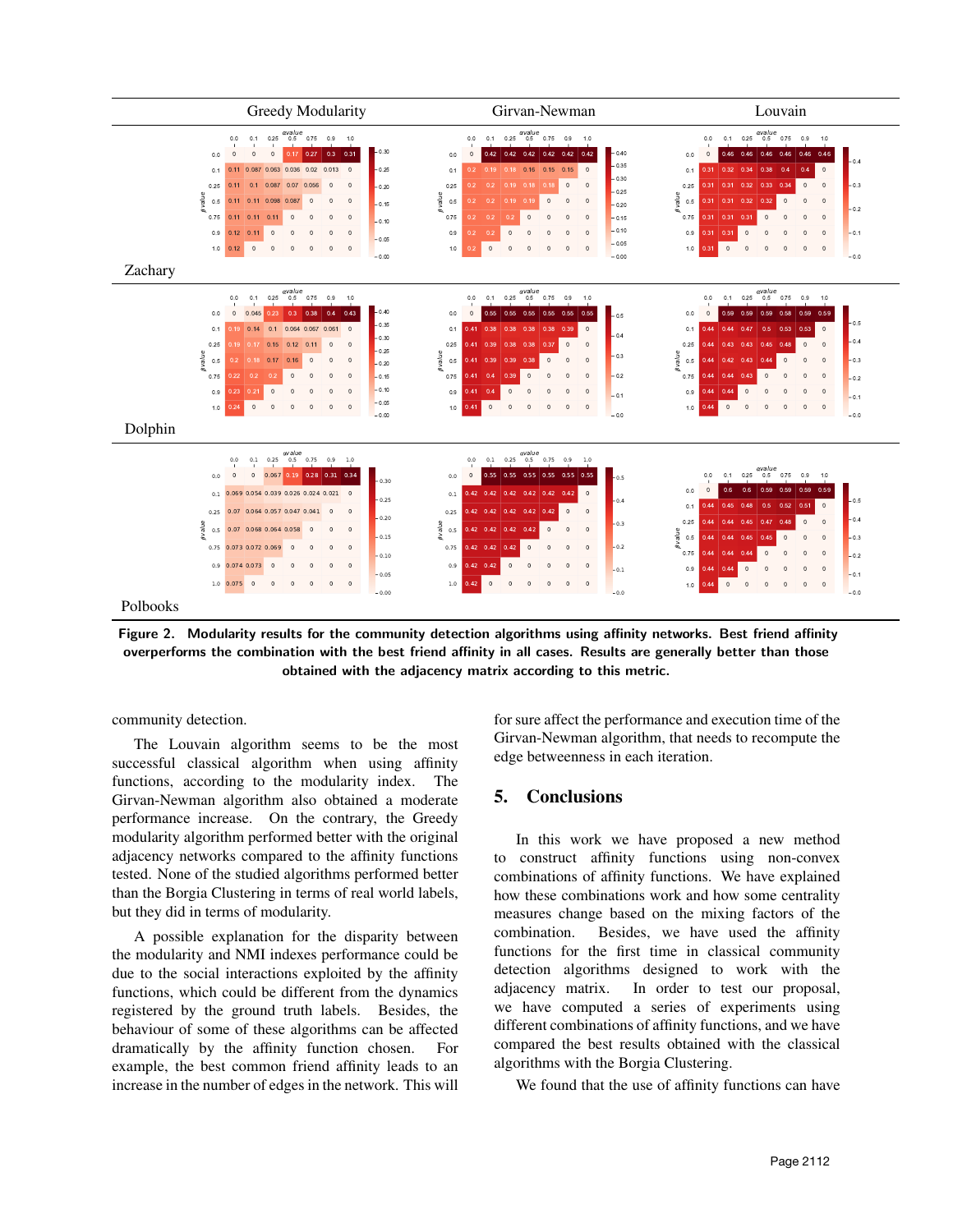

Figure 3. NMI results for the community detection algorithms usgin affinity networks. We found good results for the Zachary karate network dataset, but underwhelming results for the Dolphin and Polbooks in all cases.

a positive impact on the modularity metric performance, although evaluation with ground truth labels decreased in most cases. However, in the case of the Borgia Clustering we found the opposite results. The ground truth labels evaluation was in general terms better than the rest of the algorithms but the modularity values were lower.

Future research shall study the relationship between the Borgia Clustering and the rest of the community detection algorithms. As the Borgia Clustering is very expensive to compute in large networks, we are particularly interested in a possible hybrid algorithm that combines the Louvaine algorithm and the Borgia Clustering, in order to surpass some of the limitations of the latter in terms of memory and execution time. Also, we shall research the interaction of affinity functions with specific community detection algorithms in order to develop specific functions to enhance the performance for each individual algorithm.

# 6. Acknowledgments

Javier Fumanal Idocin and Humberto Bustince's re-search has been supported by the project PID2019-108392GBI00 (AEI/10.13039/501100011033).

Maria Minárová research has been funded by the project work was supported by the projects APVV-17-0066 and APVV-18-0052.

Oscar Cordón's research was supported by the Spanish Ministry of Science, Innovation and Universities under grant EXASOCO (PGC2018-101216-B-I00), including, European Regional Development Funds (ERDF).

### References

- [1] M. Newman, "The physics of networks," *Physics today*, vol. 61, no. 11, pp. 33–38, 2008.
- [2] T. W. Valente, *Social networks and health: Models, methods, and applications*, vol. 1. Oxford University Press New York, 2010.
- [3] A. P. Chaves, I. Steinmacher, and V. Vieira, "Social networks and collective intelligence applied to public